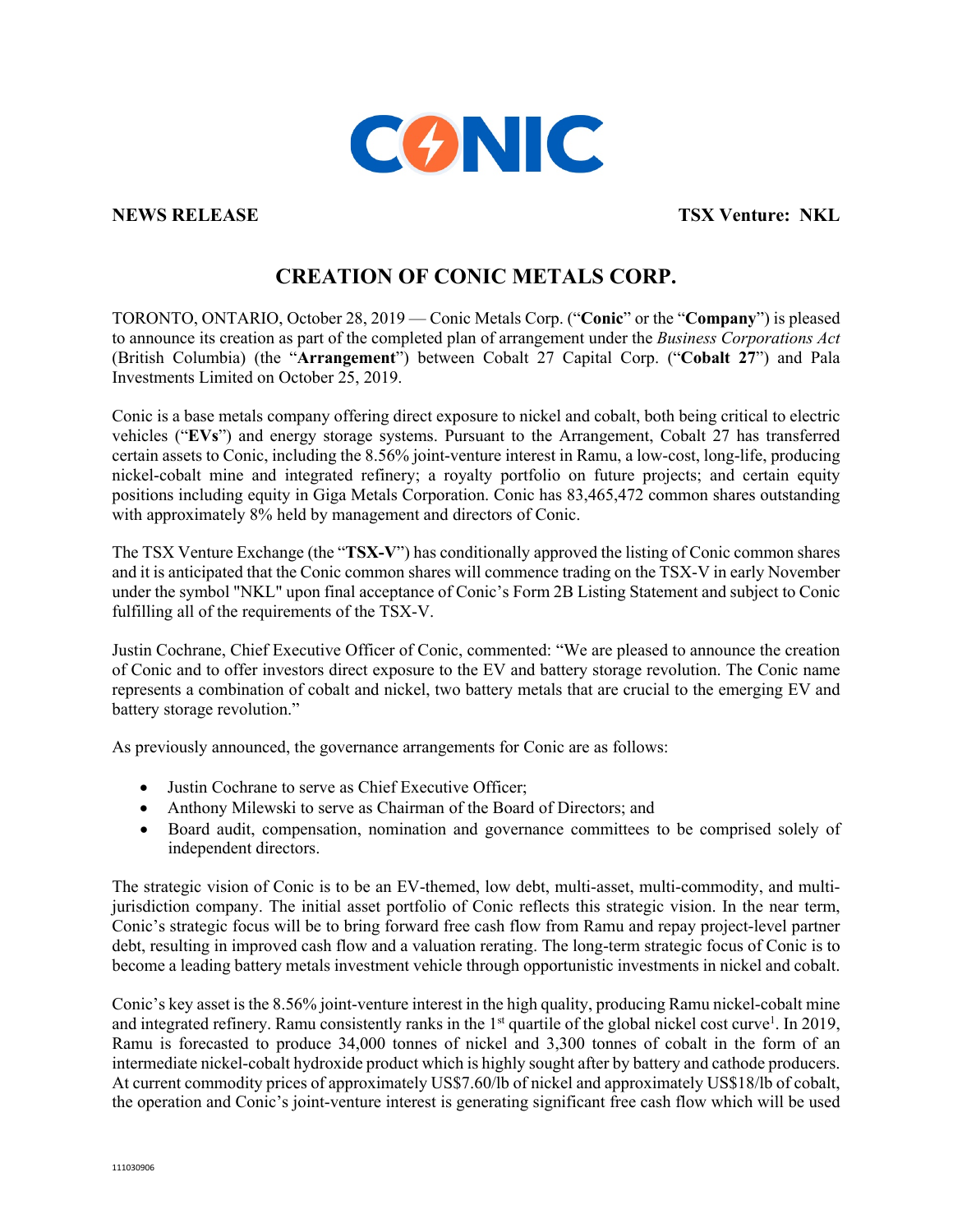to reduce the JV partner debt. The current balance of the partner debt is approximately US\$114 million at the joint-venture level. This debt is non-recourse to Conic; under the current structure, Conic will pay down the debt with cash sweeps semi-annually.

Conic also holds a royalty portfolio on future projects, including the Turnagain royalty, one of the largest undeveloped nickel sulphide projects globally; a royalty on the shovel-ready Dumont nickel project in Canada; as well as royalties on the Flemington, Nyngan, Triangle, Rusty Lake, Professor & Waldman, North Canol, and Sunset properties. The Conic management team believes there is strong value potential as each of the diverse underlying projects advances in the future.

## **Footnotes**

(1) Ramu cost curve positioning according to Wood Mackenzie.

## **About Conic**

Conic Metals Corp. is a base metals company offering direct exposure to nickel and cobalt, both being critical elements of electric vehicles and energy storage systems. Conic holds an 8.56% joint-venture interest in the long-life, world-class Ramu operation which currently delivers near-term attributable nickel and cobalt production. Conic also manages a portfolio of 11 royalties.

## **Additional Information**

None of the securities issued pursuant to the Arrangement have been or will be registered under the United States Securities Act of 1933, as amended (the "**U.S. Securities Act**"), or any state securities laws, and all of the securities issued in the Arrangement were issued in reliance upon the exemption from such registration requirements provided by Section 3(a)(10) of the U.S. Securities Act and applicable exemptions under state securities laws. This news release does not constitute an offer to sell or the solicitation of an offer to buy any securities.

## **Cautionary Note Regarding Forward-Looking Statements**

This news release contains certain information which constitutes 'forward-looking statements' and 'forward-looking information' within the meaning of applicable Canadian securities laws. Any statements that are contained in this news release that are not statements of historical fact may be deemed to be forwardlooking statements. Forward looking statements are often identified by terms such as "may", "should", "anticipate", "expect", "potential", "believe", "intend" or the negative of these terms and similar expressions. Forward-looking statements in this news release include, but are not limited to statements with respect to: the business and assets (including their implied value) of Conic and its strategy going forward; statements pertaining to the adoption of electric vehicles and battery storage globally; the timing for trading commencement of Conic common shares on the TSX-V; developments at the Ramu mine and the expected impact thereof on future operations, product and sales; and statements pertaining to future events or future performance. Readers are cautioned not to place undue reliance on forward-looking statements. Forwardlooking statements involve known and unknown risks and uncertainties, most of which are beyond the Company's control. Should one or more of the risks or uncertainties underlying these forward-looking statements materialize, or should assumptions underlying the forward-looking statements prove incorrect, actual results, performance or achievements could vary materially from those expressed or implied by the forward-looking statements.

The forward-looking statements contained herein are made as of the date of this release and, other than as required by applicable securities laws, the Company does not assume any obligation to update or revise